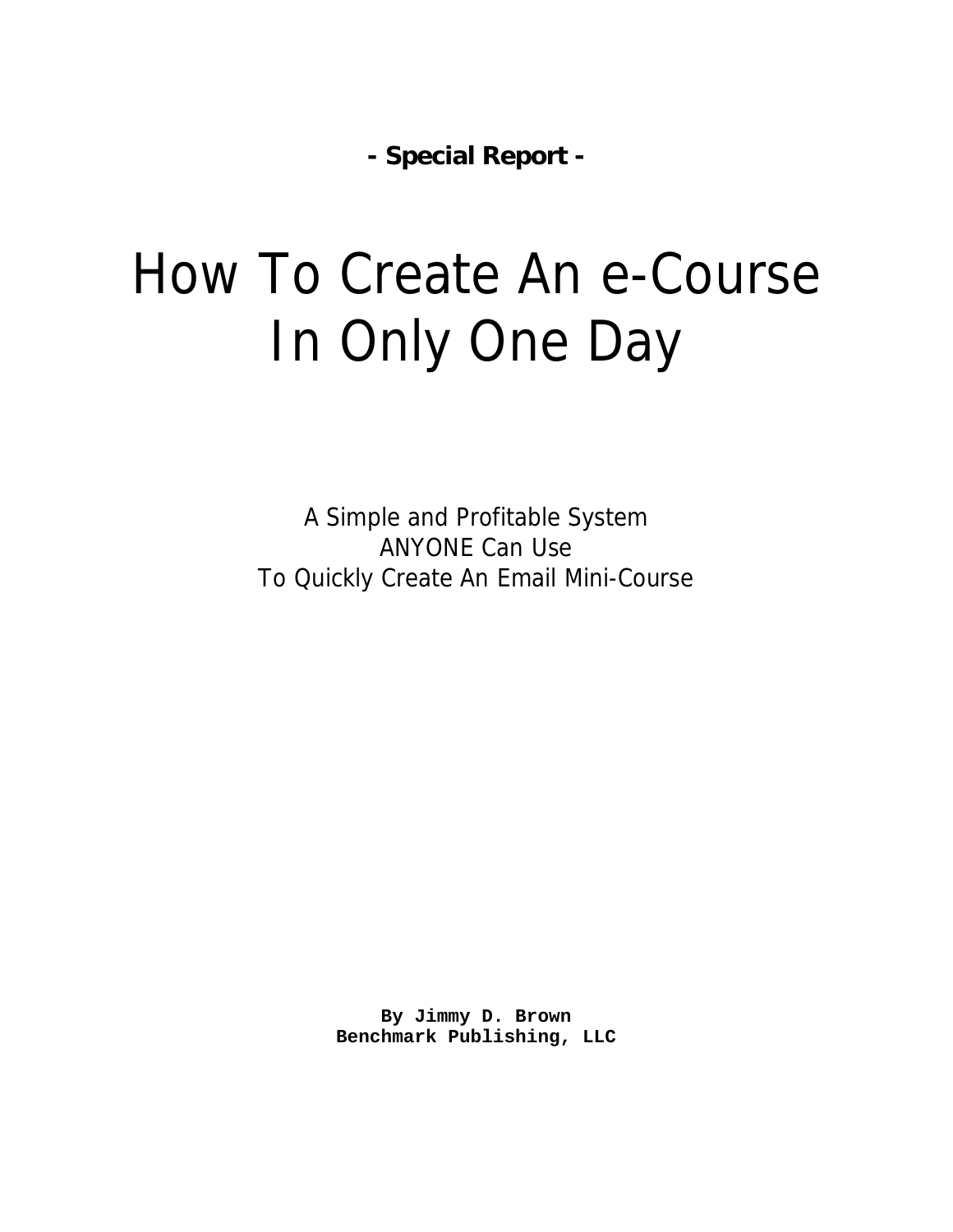# **NOTICE: You DO Have the Right to Reprint or Resell this Report!**

# You Also MAY Give Away, Sell or Share the Content Herein

© Copyright 2007 Jimmy D. Brown

**ALL RIGHTS RESERVED.** You may sell or give away this report as long as it is not altered in any way, falsely misrepresented or distributed in any illegal or immoral manner.

#### **DISCLAIMER AND/OR LEGAL NOTICES:**

The information presented herein represents the view of the author as of the date of publication. Because of the rate with which conditions change, the author reserves the right to alter and update his opinion based on the new conditions. The report is for informational purposes only. While every attempt has been made to verify the information provided in this report, neither the author nor his affiliates/partners assume any responsibility for errors, inaccuracies or omissions. Any slights of people or organizations are unintentional. If advice concerning legal or related matters is needed, the services of a fully qualified professional should be sought. This report is not intended for use as a source of legal or accounting advice. You should be aware of any laws which govern business transactions or other business practices in your country and state. Any reference to any person or business whether living or dead is purely coincidental.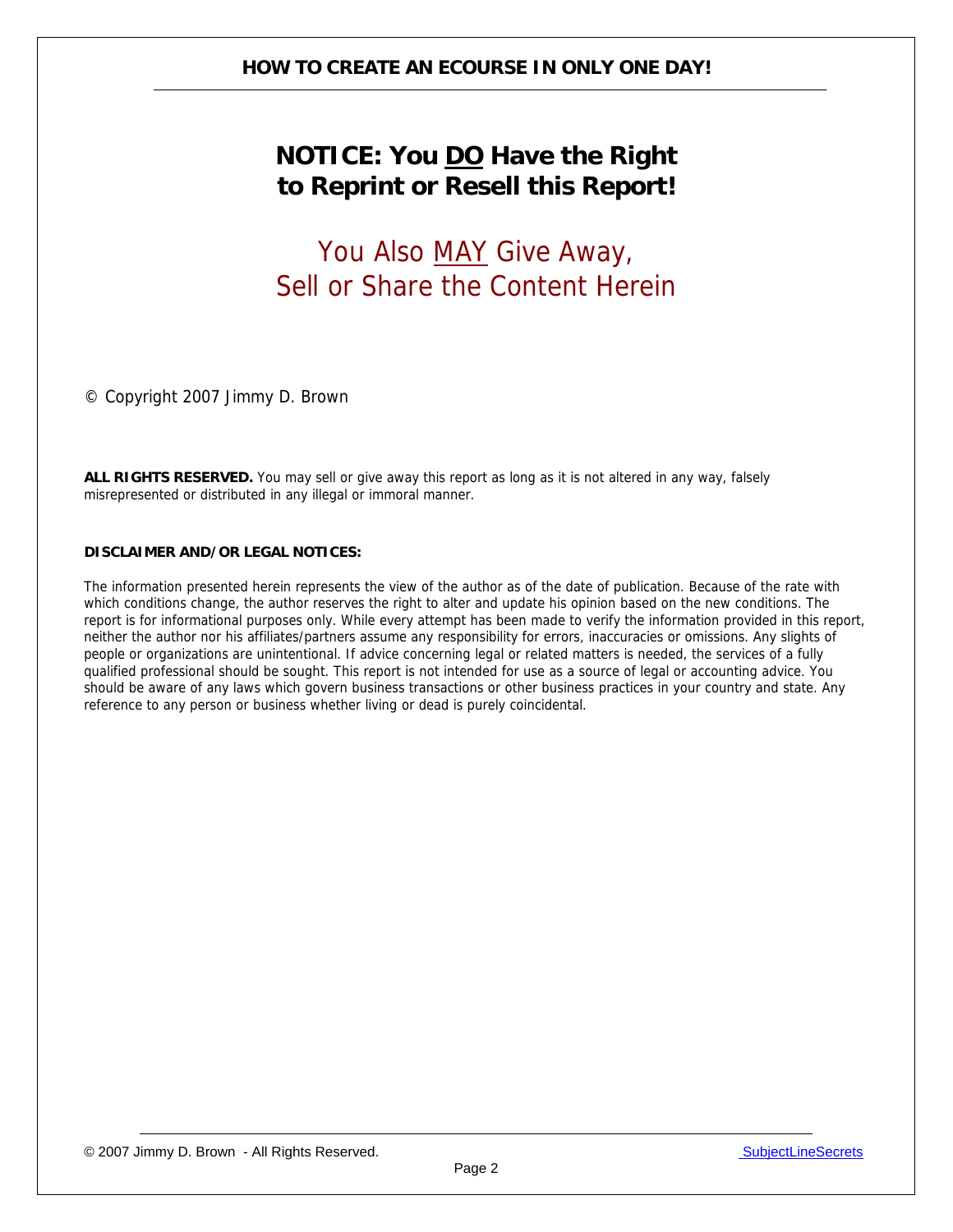# **About The Author**

# **Jimmy D. Brown**



Jimmy D. Brown is widely considered one of the web's **leading email marketing consultants**.

He's been one of the featured speakers at the world's largest Internet marketing seminars, such as the **Big Seminar** and the **System Seminar**. He's been interviewed by some of the most successful marketers in the world, like Yanik Silver and Jim Edwards. He's privately counseled some of the top "gurus".

And those who've *submitted testimonials* for his products are like a who's who of Internet marketing...

- John Reese
- Armand Morin
- Terry Dean
- Paul Myers
- Stephen Pierce
- Jim Edwards
- Alex Mandossian
- Phil Wiley
- Ryan Deiss
- Jason Potash

Just to name a few.

His **[Small Reports Fortune](http://www.infoprofitshare.com/go.php?offer=janu001&pid=5)** course is getting rave reviews from seasoned Internet Marketers as well as from college students, stay-at-home moms and retired grandparents. In the Small Reports for Big Profits system he outlines a step-by-step plan that is simple to follow, yet incredibly powerful when it comes to generating large amounts of profits (think 6 figures).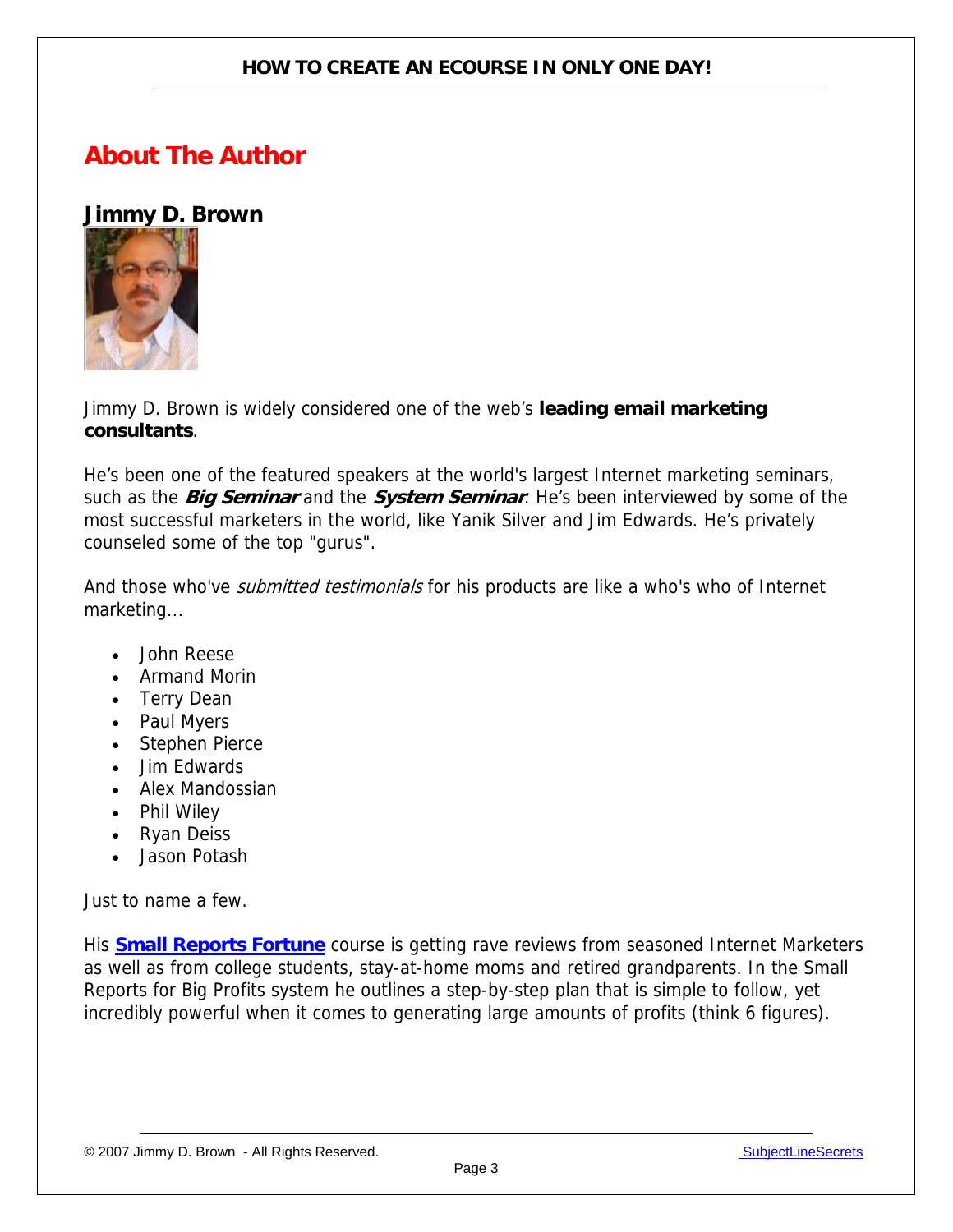His **[Get Email Results](http://www.infoprofitshare.com/go.php?offer=janu001&pid=3)** course breaks new ground in email marketing techniques. Not only will Jimmy teach you how to make sure your emails get delivered in the first place, he also shares his own techniques to write headlines that will catch your subscribers attention. And once you have them reading your email, his course will teach you how to write copy and make offers that make them pull out their wallets to spend money before they even finish reading your message.

Jimmy has helped thousands of people establish and grow online businesses since 1999, and has created **\*dozens of best-selling internet marketing courses\***.

When he's not working, Jimmy is found spending time with his family (lovely wife Paula and "just as stubborn as his daddy" son, Jacob) or out playing tennis.

He has an online daily devotional site at **[Living4Jesus.com](http://www.living4jesus.com/)** where over **700 of his original devotionals are archived**.

#### **Other products from Jimmy**:

- **[List Profit System](http://www.infoprofitshare.com/go.php?offer=janu001&pid=6)**
- **[Subject Line Secrets](http://www.infoprofitshare.com/go.php?offer=janu001&pid=2)**
- **[Email Strategies Explained](http://www.infoprofitshare.com/go.php?offer=janu001&pid=1)**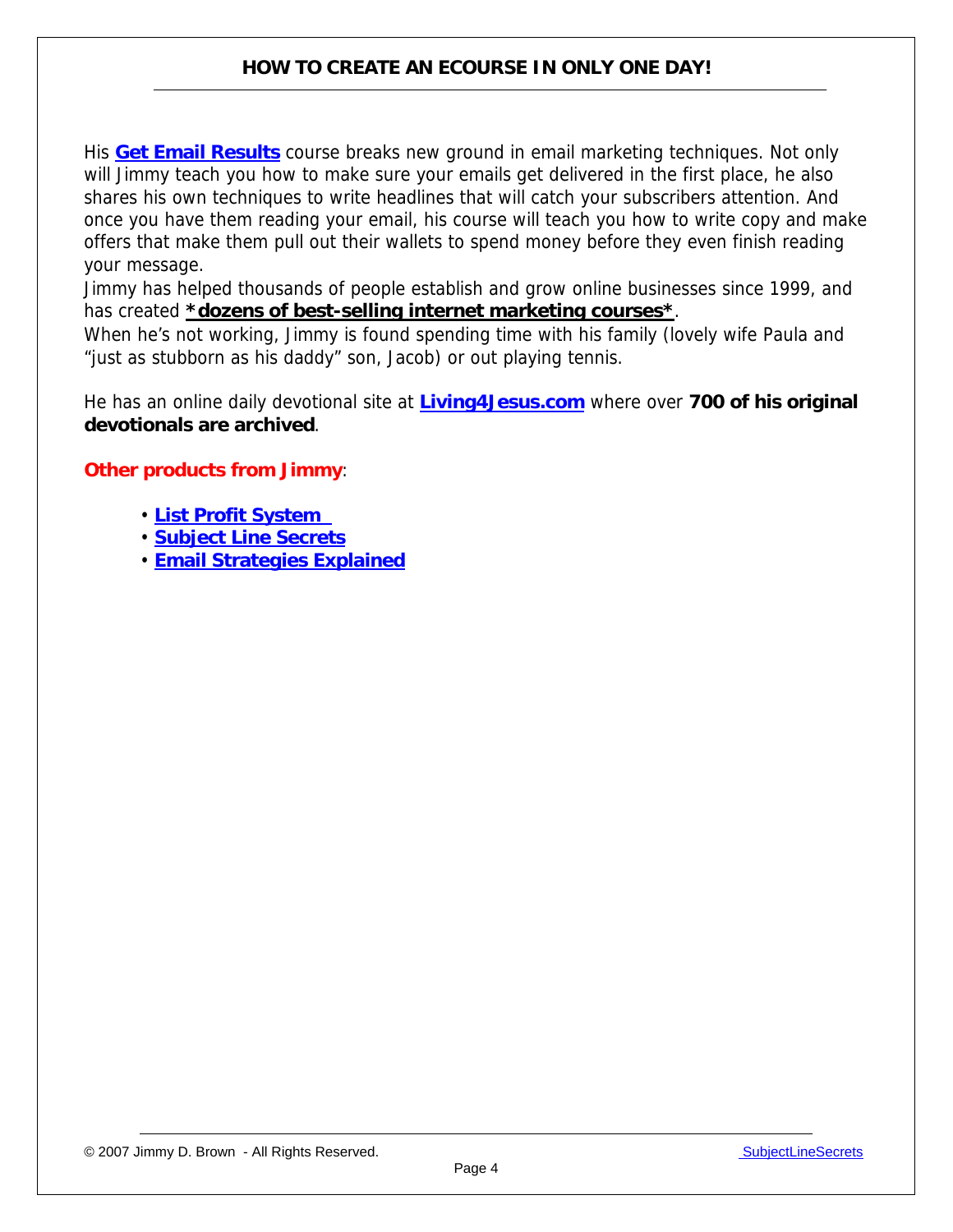# **Introduction**

**Special Report – PRINT THIS OUT FIRST** 

# How to Create an Ecourse in Only One Day!

## **You're going to love this.**

You're going to love it because of its **simplicity**.

And you're going to love it because of its **profitability**.

#### *Simple and profitable.*

#### It **doesn't get much better** than that!

I'm talking about putting together an "eCourse."

An eCourse is simply an "email mini-course." It's a series of related informational lessons or resources that is delivered to subscribers over a period of several installments.

Each installment of the eCourse is loaded to an "**[autoresponder](http://www.aweber.com/?320712)**" and automatically sent out at your predetermined intervals to anyone who subscribers.

And they are incredibly profitable!

### **Last Year Alone I Earned Over \$120,000 in Profit That Was Generated Through Free eCourses!**

That's a lot of money for setting up AUTOMATED systems that basically operate on their own.

In addition to the profits, these eCourses brought in **over 10,000 new subscribers** last year alone.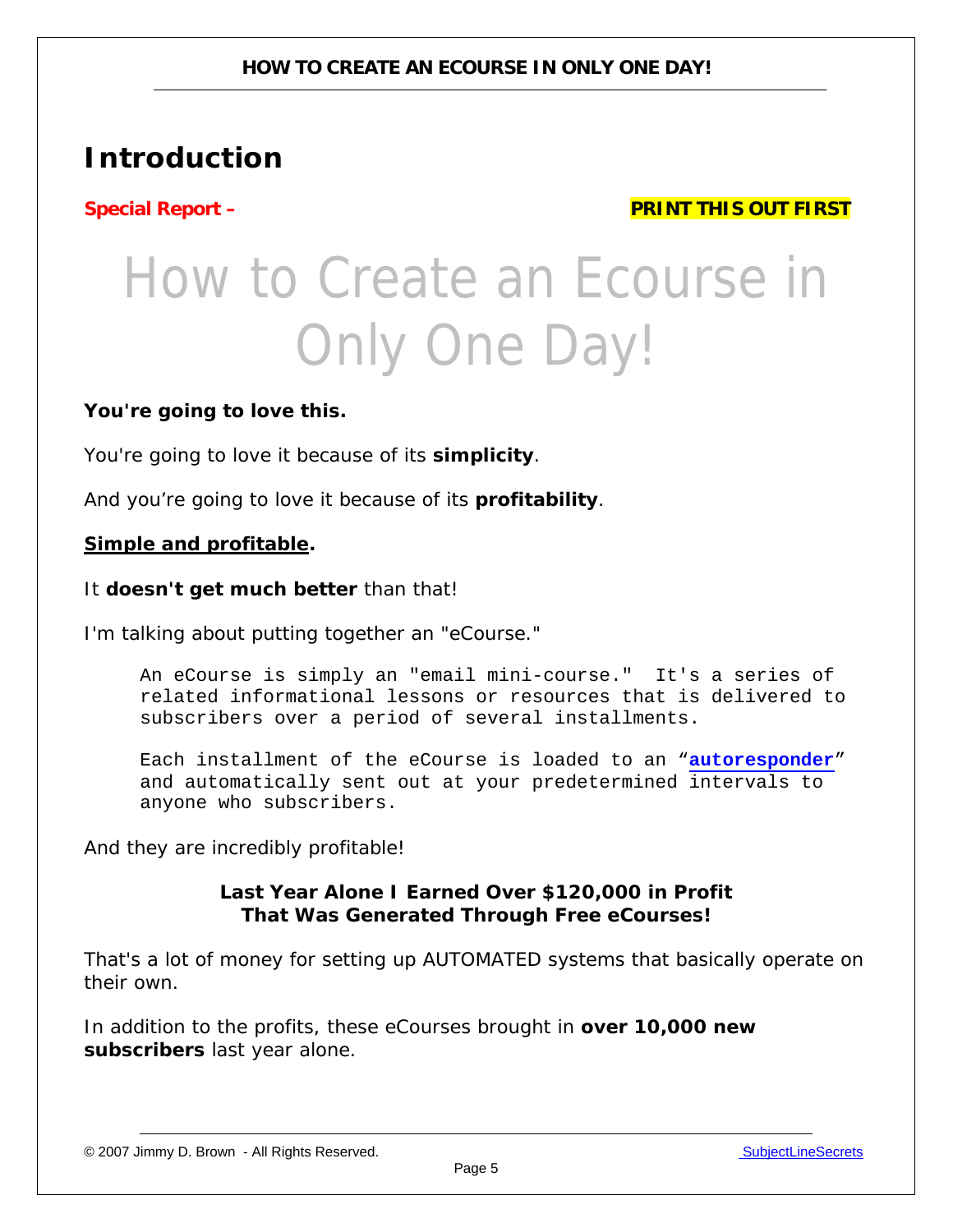I don't need to tell you how much income can be generated from 10,000 targeted subscribers.

Right now, on average, the eCourses that I have in place **pull in just over 125 new subscribers EVERY DAY**. That's 3,700+ every month and a pace of just over 45,000 for this year.

And the ratio increases each week as more and more subscribers join these automated lists.

So, it's no real secret that **you need your own eCourses**.

### **Here's An Easy Way You Can Create Your Own eCourse To Give Away In The Next 24 Hours…**

In the remainder of this special report, I want to show you an **easy-to-follow, 7 step system** that you can use beginning right now to create a profitable email mini-course.

Each step is **very simple**.

You can literally finish them all today.

So, set aside a **few hours of your time** to set up one of these automated eCourses and see how you can be **generating profit** from a half-dozen or more income streams in a matter of days.

Here's how...

#### **Step 01: Decide upon the "theme" of your mini-course**.

The first thing you'll want to do is to decide upon what "theme" you want to focus your mini-course upon and then the actual "title" of the mini-course.

This "theme" can be as general as you want...

Marketing, Gardening, Weight Loss, Travel, Hobbies, Management, Relationships, Sports, Beauty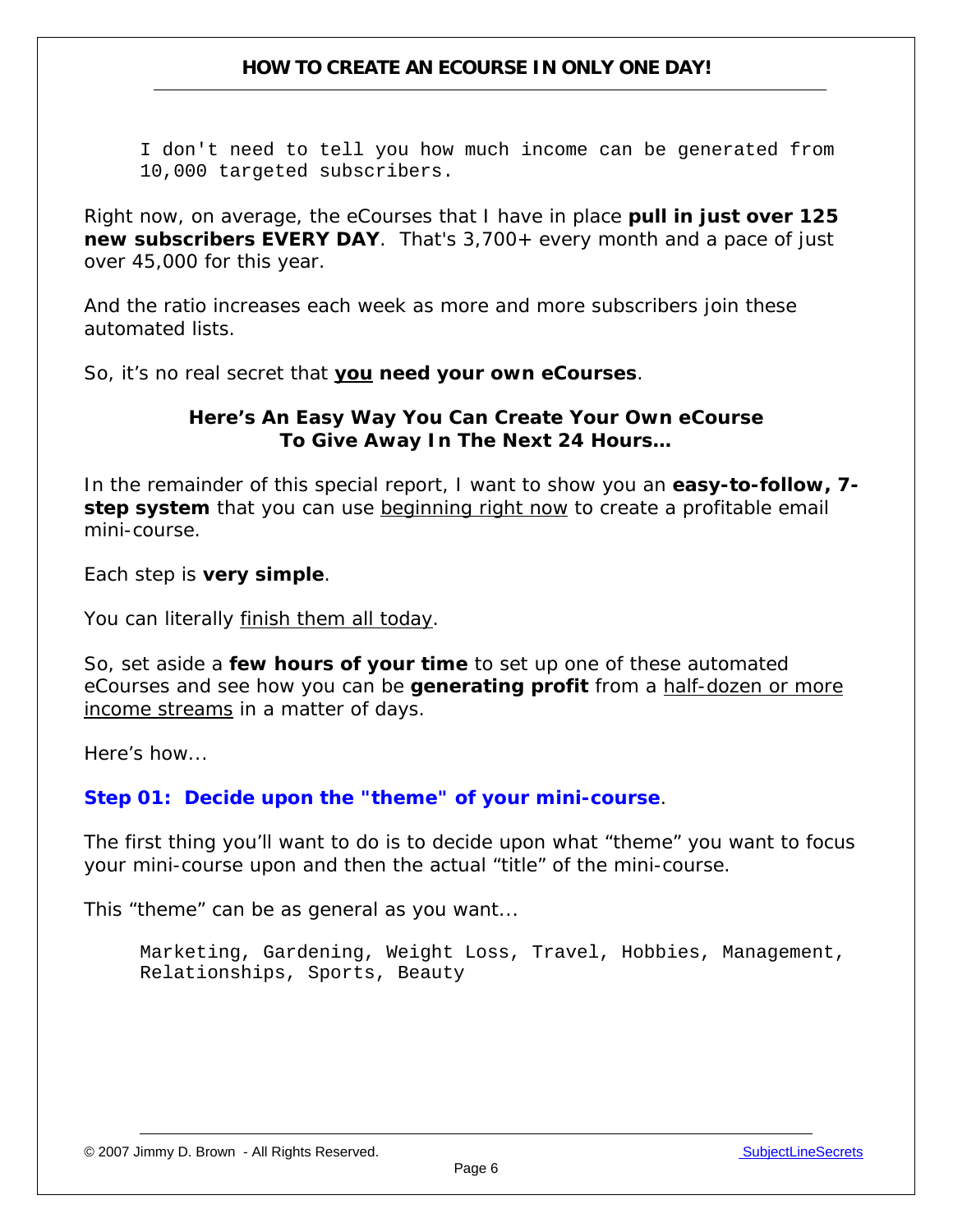Or, it can be as specific as you want...

- How to write a testimonial
- How to plant spinach (yuck!)
- How to lose 5 pounds
- How to plan a weekend getaway in Vermont
- How to putt better and impress other golfers
- How to manage a bunch of knuckleheads at your office
- How to make people like you in spite of yourself
- How to become a world class wiffle ball player
- How to look like Jennifer Lopez when you feel like Grandma Moses

Well, you get the idea.

Generally speaking (pun intended), a "general" theme works best from the beginning.

You can always tighten your focus a bit as you begin forming the actual mini-course.

So, first up, **decide what theme you want to work with**, whether it's marketing or makeup.

Then…

**Step 02: Find "strategic" existing articles to reproduce**.

That's right, "existing" articles.

You **aren't going to actually need to WRITE any original content** for this quick and easy mini-course.

You're going to profit from **other people's information** !

Here's the idea: you find existing articles that are focused on the same "theme" as your mini-course and you seek permission from the authors to reproduce them in your mini-course.

**For example**, if you are creating an eCourse on "gardening," you'd look for existing "gardening articles" to publish.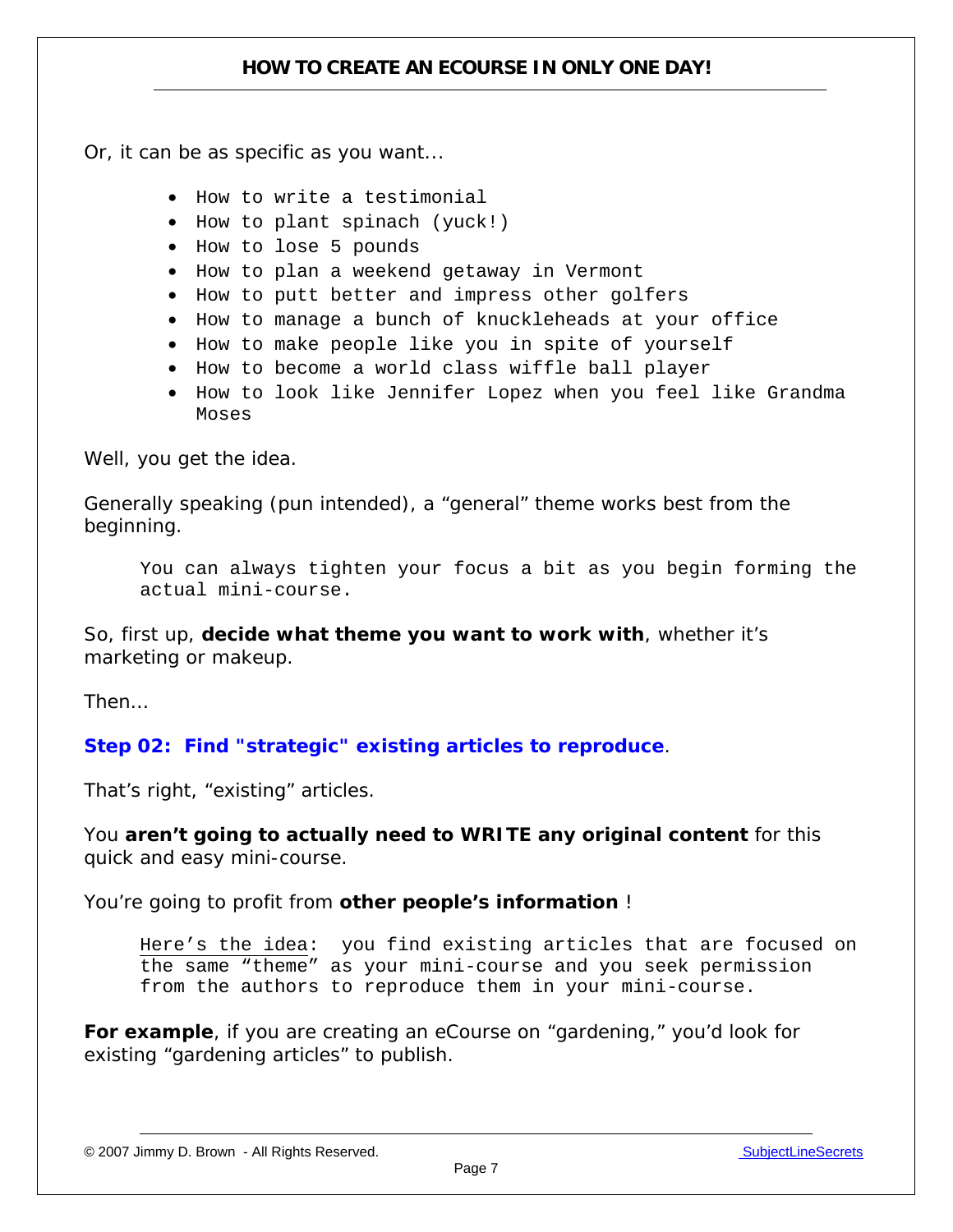It's simply a matter of finding 5-7 articles relating to your "theme" and receiving permission to reproduce them in your eCourse.

The question is: where do I find these existing articles?

There are two really good ways to locate existing articles related to your "theme" that we'll look at now.

Method 01: Search engine. The first thing you can do is go to your favorite search engine like Google.com and do a search for articles.

You'd simply search for " \_\_\_\_\_\_\_\_\_ articles" where you fill in the blank when your "theme."

"marketing articles" "gardening articles" "weight loss articles" "golf articles"

Method 02: Article banks. There are also several really good databases of articles that are available for you to browse and search.

Authors submit their articles to these databases in order to get publishers (like you) interested in their articles enough to publish them.

So this, naturally, is a good place to look for articles, as the authors WANT their articles to be published in YOUR publications.

Three of the better directories are...

- http://www.EzineArticles.com
- http://www.IdeaMarketers.com
- http://www.GoArticles.com

I recommend that your mini-course be at least 5-7 articles in length, so you'll want to locate some qualified articles before moving on to the next step.

Notice earlier that I stated, "strategic" articles.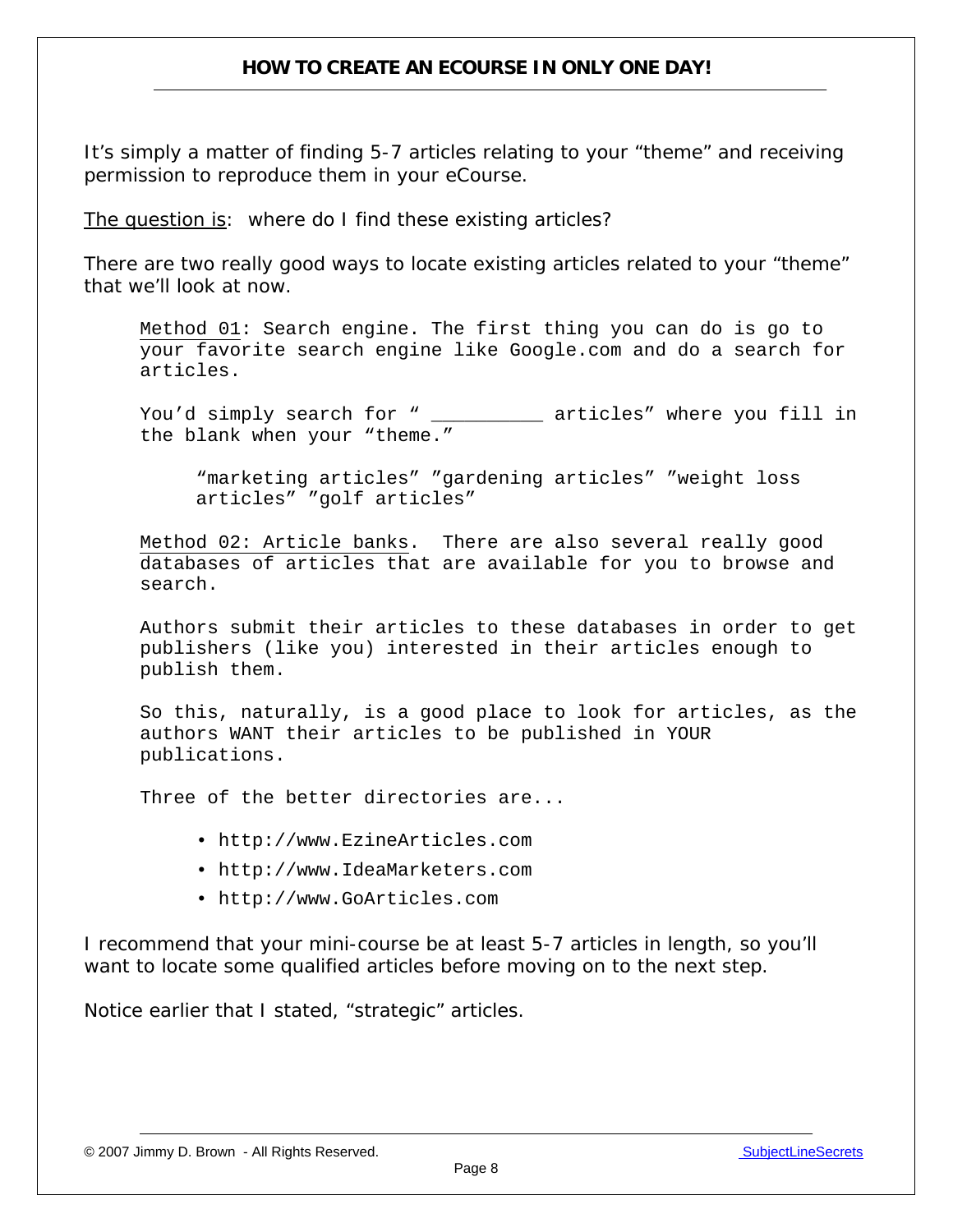**Not all articles you find will be useful for your mini-course**. Naturally, you'll want to weed out the ones that aren't well written or contain poor and/or outdated information.

But, that's not all.

You're looking for a certain kind of article...

You want: Articles that are written by authors who have affiliate programs in place for their own products!

**See, here's the thing** – when you publish these articles in your mini-course, you'll naturally have their "resource box" at the close of the article.

Inside that resource box is going to be YOUR affiliate link to THEIR product!

See how this works?

You publish an article in your mini-course, your subscribers read it and want to find out more from the author, they click on the link in the resource box and arrive at a product page through YOUR affiliate referral.

If they buy anything, **you make a commission**!

So, you want to look specifically for articles that are written by authors who have affiliate programs for their own products.

You join their affiliate program and promote your affiliate link at the close of their article in your mini-course.

Here's a shortcut for you  $\rightarrow$  http://www.freeaffiliatearticles.com/directory/ -- an article bank. Every article in it has an affiliate program associated with it (and the author's permission to reprint).

Which brings us to...

**Step 03: Contact article authors to obtain reprint permission**.

Obviously, you should **NEVER publish** any content that is not your own without the **expressed permission of the author**.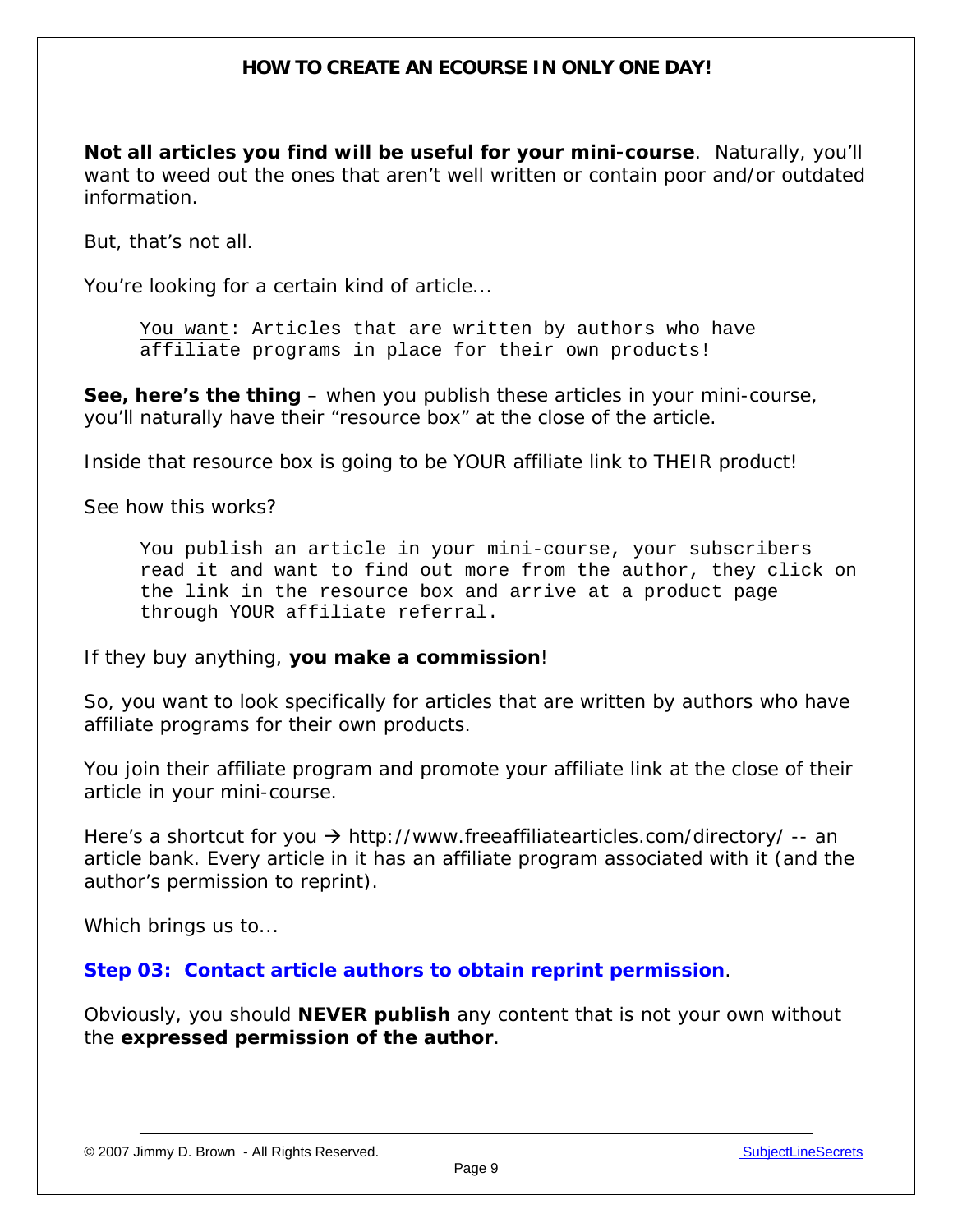The last thing you want is to violate someone's copyright.

After you've compiled a list of 5-7 articles you'd like to publish in your mini-course, contact the authors of each of those articles and ask for their permission to include their article.

Nothing complicated here, just shoot them over an email.

You want to explain exactly what you are requesting...

 • Permission to reprint their article in an email mini-course that you'll be distributing.

• Permission to encode their resource box with YOUR affiliate link to their product site.

Like I said, it's nothing complicated.

In fact, here's an example permission letter that you are welcome to use as a model for your own...

Dear [Publisher Name],

[Your name] here with a quick request about one of your ezine articles.

I'm creating a 7-day email mini-course to be offered at [Your Website URL] and I'd like your permission to reprint one of your articles as one of the featured messages.

[Their Article Title] would make a perfect lesson in the mini-course and I know my subscribers would benefit greatly from the information you share in it.

I'd like to include it as one of the featured messages and include my affiliate link in the resource box at the close of the article.

I can assure you that only 100% double-optin subscribers will receive this eCourse from me.

Please send me back a quick email reply to let me know if I have your permission to include your article.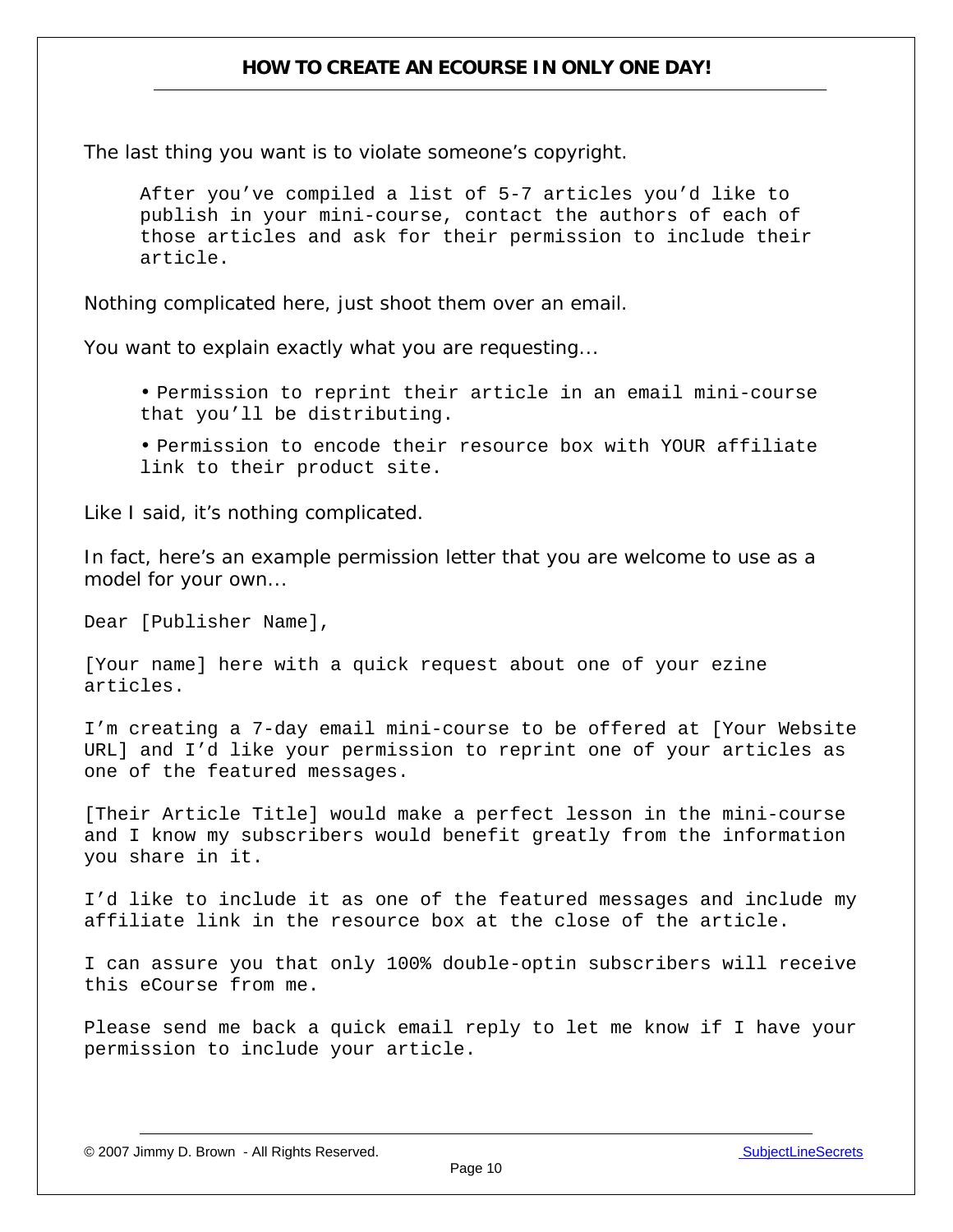I'll be happy to send you a copy of the completed mini-course before I begin distributing it to get your final approval.

Thanks in advance, [Your Name]

### **Step 04: Entitle your newly formed mini-course with an attentiongrabbing name**.

Upon receiving permission to reproduce 5-7 articles (from their respective authors), it's time to decide upon the "title" of your new mini-course.

We've waited until this time to entitle it because the title is based upon the final articles that you've gained permission to reprint.

Look at the articles … what do they have in common?

You want something that catches the attention of potential subscribers. **Something that makes them take a closer look**.

Now, here's the easiest way that I know of to create a title that is attentiongrabbing.

You take the overall theme and turn it into a title.

Let's work through some examples so you can understand the idea here...

*Example A*: *If your overall theme is "how to increase affiliate commissions," then here are some possible titles...* 

- o *Super Affiliate Strategies*
- o *Get More Affiliate Commissions*
- o *Earning More Affiliate Commissions*
- o *Becoming a Super Affiliate*
- o *Top Affiliate Earners*
- o *Affiliate Marketing Explained*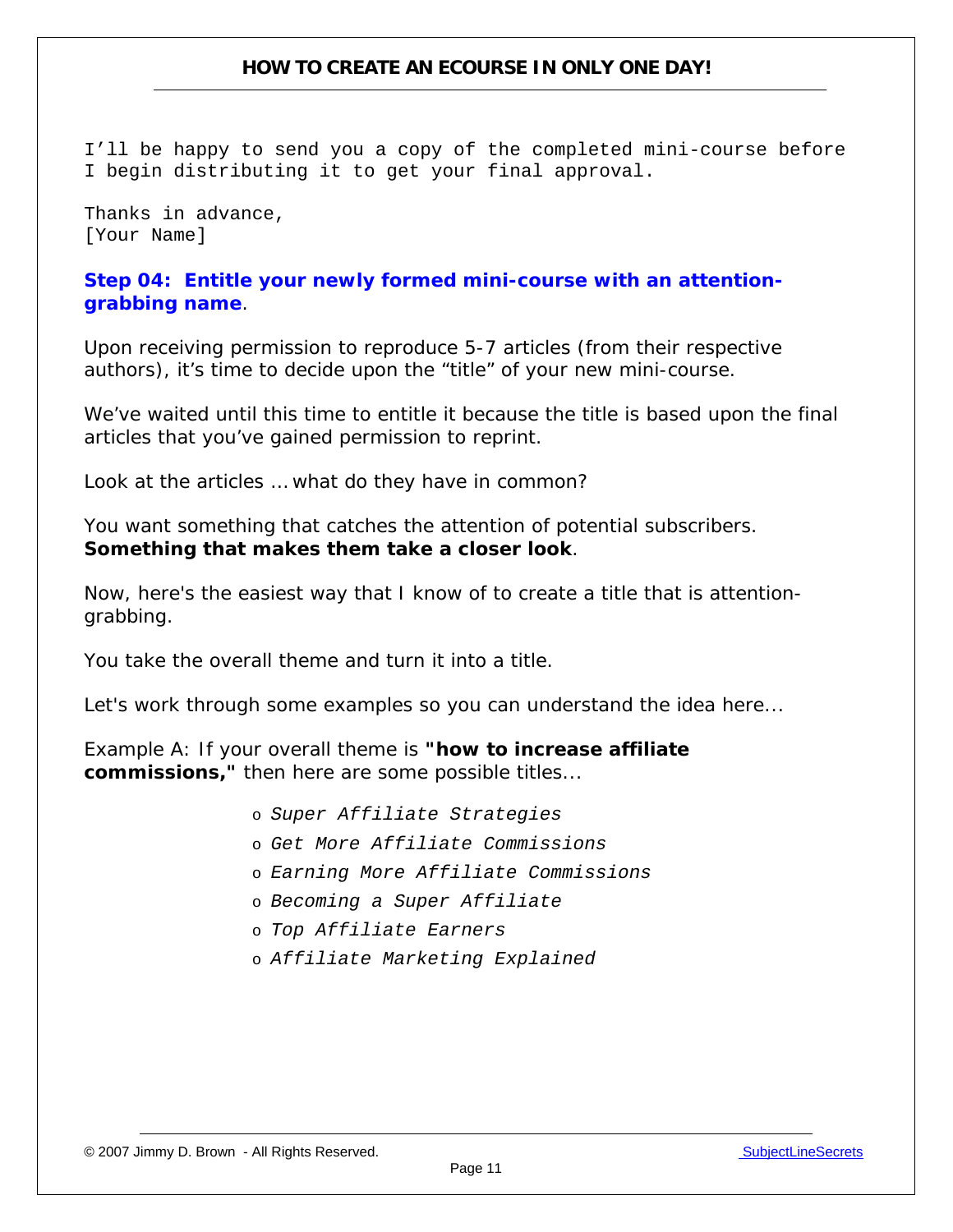*Example B: If your overall theme is "generating more website traffic," then here are some possible titles...*

- o *Get Web Traffic Fast*
- o *Creating a Traffic Jam At Your Site*
- o *Website Traffic Secrets*
- o *Strategies of Successful Sites*
- o *7 Ways to Get More Traffic This Week*

Get the idea?

Basically, just take a look at what your overall theme is and create a title for your eCourse based on what it is that you are going to teach in the eCourse.

## **Step 05: Format each lesson of the mini-course and load them to an autoresponder**.

After you've entitled your mini-course, it's time to format each of the lessons (I.E. "articles") so they all have the same "look" in appearance.

I've included a sample template you can modify for your own usage.

It is a template that I have used many times for my own mini-courses.

It's well traveled.

Might as well put a few miles on it yourself.

\_\_\_\_\_\_\_\_\_\_\_\_\_\_\_\_\_\_\_\_\_\_\_\_\_\_\_\_\_\_\_\_\_\_\_\_\_\_\_\_\_\_\_\_\_\_\_\_\_\_ \*Subhead\*

TITLE OF MINI-COURSE HERE

Headline or Summary of Lessons Here Published by Your Name Here http://www.YourWebsiteLinkHere.com

Day 1 of a 7-Day eCourse \_\_\_\_\_\_\_\_\_\_\_\_\_\_\_\_\_\_\_\_\_\_\_\_\_\_\_\_\_\_\_\_\_\_\_\_\_\_\_\_\_\_\_\_\_\_\_\_\_\_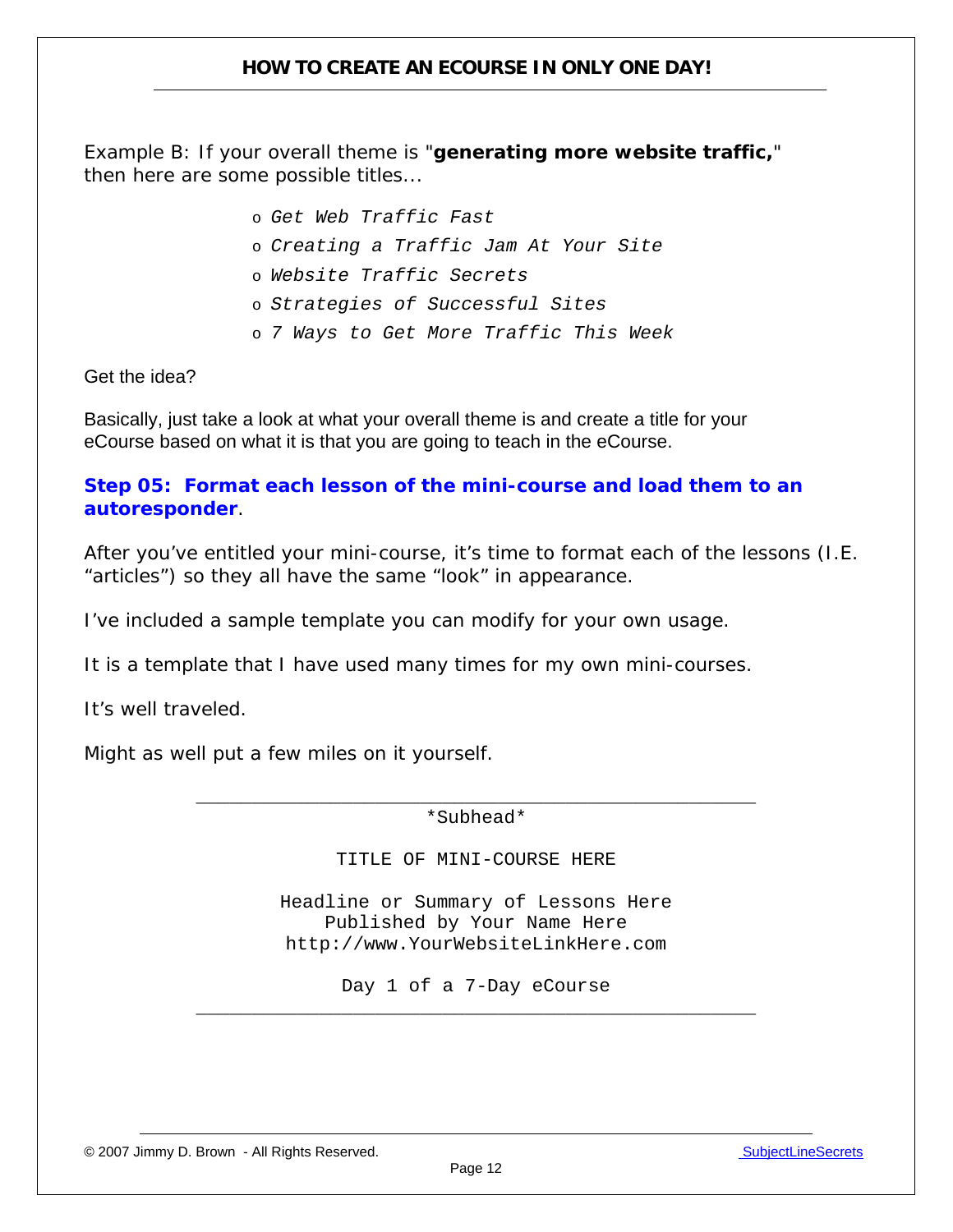In Today's Lesson... "Title of today's featured article here"

THIS IS AN OPT-IN Mailing List. You are receiving these lessons because you or someone using your email address joined our mailing list. All requests are kept on file for verification. Removal instructions are at the close of this mailing.

---------------- Today's Sponsor ---------------

\_\_\_\_\_\_\_\_\_\_\_\_\_\_\_\_\_\_\_\_\_\_\_\_\_\_\_\_\_\_\_\_\_\_\_\_\_\_\_\_\_\_\_\_\_\_\_\_\_\_

\_\_\_\_\_\_\_\_\_\_\_\_\_\_\_\_\_\_\_\_\_\_\_\_\_\_\_\_\_\_\_\_\_\_\_\_\_\_\_\_\_\_\_\_\_\_\_\_\_\_

Insert any classified ad you want here. NOTE: What works best is an offer related to the topic of today's lesson. You may want to promote the product of the author of today's article. ---> http://www.OfferLinkGoesHere.com

--------------------------------------------------

FOREWORD "Add your own thoughts here, plus introduce the author of today's lesson and/or make an offer of some kind."

------------------------

"Article title goes here" by "Author's name" "Article"

[Upon completion of article, always remind them of what's coming in tomorrow's lesson]

Tomorrow, we'll cover…

"Title of tomorrow's article here"

Until then, Your Name Here youremail@addresshere.com

Copyright © Your Name Here. Include all of your copyright information for the mini-course.

\_\_\_\_\_\_\_\_\_\_\_\_\_\_\_\_\_\_\_\_\_\_\_\_\_\_\_\_\_\_\_\_\_\_\_\_\_\_\_\_\_\_\_\_\_\_\_\_\_\_\_\_\_\_\_

Removal instructions below [Always give subscribers an easy way to remove themselves from your list]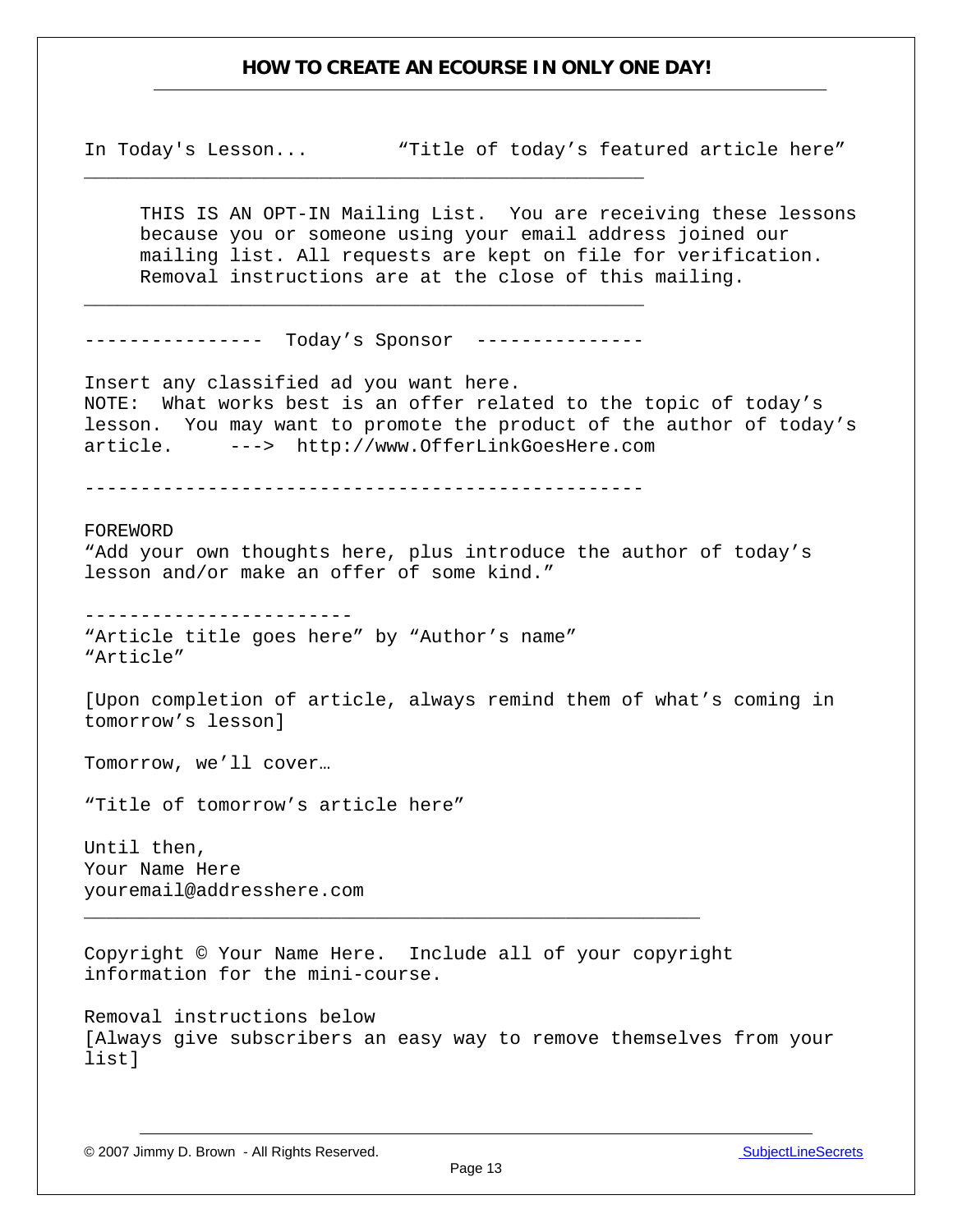[And as mandated by the CAN SPAM law, include… ------------------- Your Name Here Your Mailing Address Here Your City, State, Zip Here --------------------

When you have your mini-course lessons all formatted, load them into your favorite autoresponder.

**If you don't already have an autoresponder**, then I recommend **[Aweber](http://www.aweber.com/?320712)**.

**Step 06: Setup an opt-in email capture form**.

After you have loaded your mini-course into your autoresponder, you should generate an opt-in email capture form and mini-salesletter for your new eCourse.

The "opt-in email capture form" will be created with your autoresponder system, so see their support pages for more information on creating it.

Instructions vary from system to system, so I can't give you any specific insight here. **Check your user manual or support pages** and you'll be able to get that set up.

I do recommend that you create a "mini-salesletter" for your eCourse to convince folks to join.

Yep, you want a SALESLETTER for your eCourse.

I know, I know, you're **giving it away**.

But, a **lot of other people are giving away eCourses** too.

And with all of the SPAM problems, folks are becoming more wary and suspicious about giving their email address to anyone.

So, you've got to **convince folks** to subscribe.

Every eCourse needs its own mini-salesletter.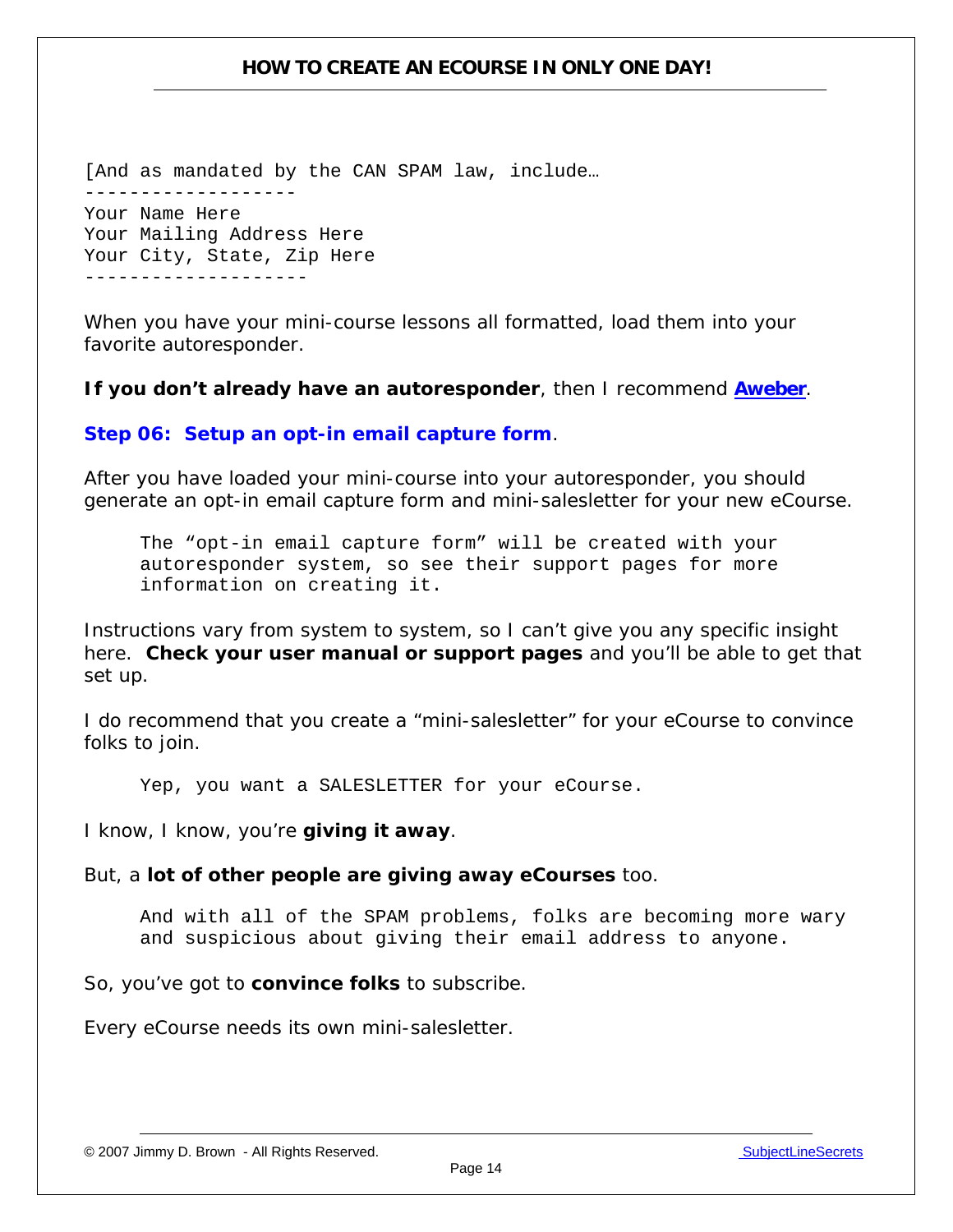It doesn't need to be fancy or lengthy.

Just give folks some meaty bullet points to let them know what benefits they'll gain in subscribing to it.

"What's in it for me?"

Why should I join your list? What will I gain in doing so?

Answer that and I'll join.

Don't answer it and I'll go somewhere else.

---------- [ Sidebar ] ---------- One thing that works really well is to simply list the article titles of each lesson in a bulleted format.

---------- [ Sidebar ] ----------

Again, I'll refer to an example of my own. This one is for an eCourse that I give away at **[www.EmailStrategiesExplained.com](http://www.infoprofitshare.com/go.php?offer=janu001&pid=1)** … (see below)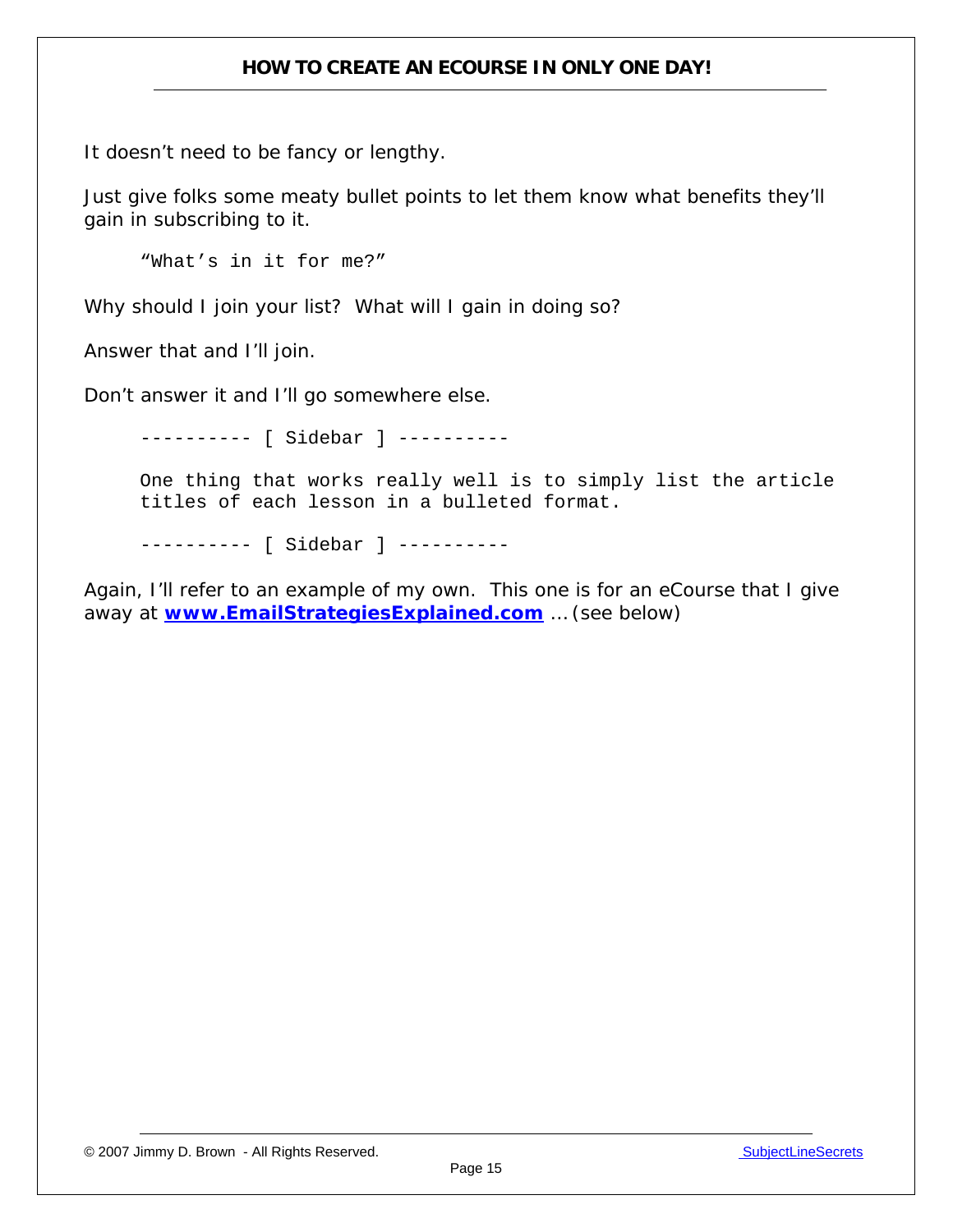| by Jimmy D. Brown<br>112120125<br><b>How to Earn A Six-Figure Income With Opt-In Email</b>                                                                                                    |
|-----------------------------------------------------------------------------------------------------------------------------------------------------------------------------------------------|
| <b>Grab 7 Free Email Marketing</b>                                                                                                                                                            |
| <b>Lessons From Jimmy D. Brown</b>                                                                                                                                                            |
| The <i>Email Strategies Explained Mini-Course</i> is now available for you to grab for a limited time at<br>zero cost to you. Here's what you'll d scover in these 7 free lessons             |
| . Day 1 -- How to Increase Your Email Marketing Leads, Sales and Profits -- and Results!                                                                                                      |
| . Day 2 -- An Easy Way to Automatically Build THREE Diferent Lead Lists At The Same Time<br>With a One-Time Easy Setup!                                                                       |
| . Day 3  How to Generate More Income From a Teensy-Tinsy ListDiscover How To<br>Earn Massive Amounts of Income From A List As Small As 50 Subscribers!                                        |
| . Day 4 -- A Sure-Fire Way of Selling More of Any Product To Your List Members Regardless of<br>Who You Are or What You Are Promoting Online!                                                 |
| • Day 5 -- The #1 Mistake Most Folks Are Making With Email Marketing -- And It is<br>Costing Them THOUSANDS Every Month or How YOU Can Earn Thousands More By<br><b>Avoiding the Mistake!</b> |
| . Day 6 -- There's Nothing Else Quite Like It Email Marketing, the Jimmy D. Brown way of<br>earning \$100,000 A Year With Email!                                                              |
| . Day 7 -- How to Absolutely, Without Question, Skyrocket Your Lists and Your Profits<br><b>Like Never Before!</b>                                                                            |
| Hard to believe this is FREE, huh? Well, it is. No strings attached. Just signup below and receive<br>your first lesson in less than 5 minutes                                                |
| First name                                                                                                                                                                                    |
| E-mail address                                                                                                                                                                                |
| Subscribe © Unsubscribe ○                                                                                                                                                                     |
| Click Here to Join »                                                                                                                                                                          |
| Copyright @2002, by Jimmy D. Brown www.123webmarketing.com                                                                                                                                    |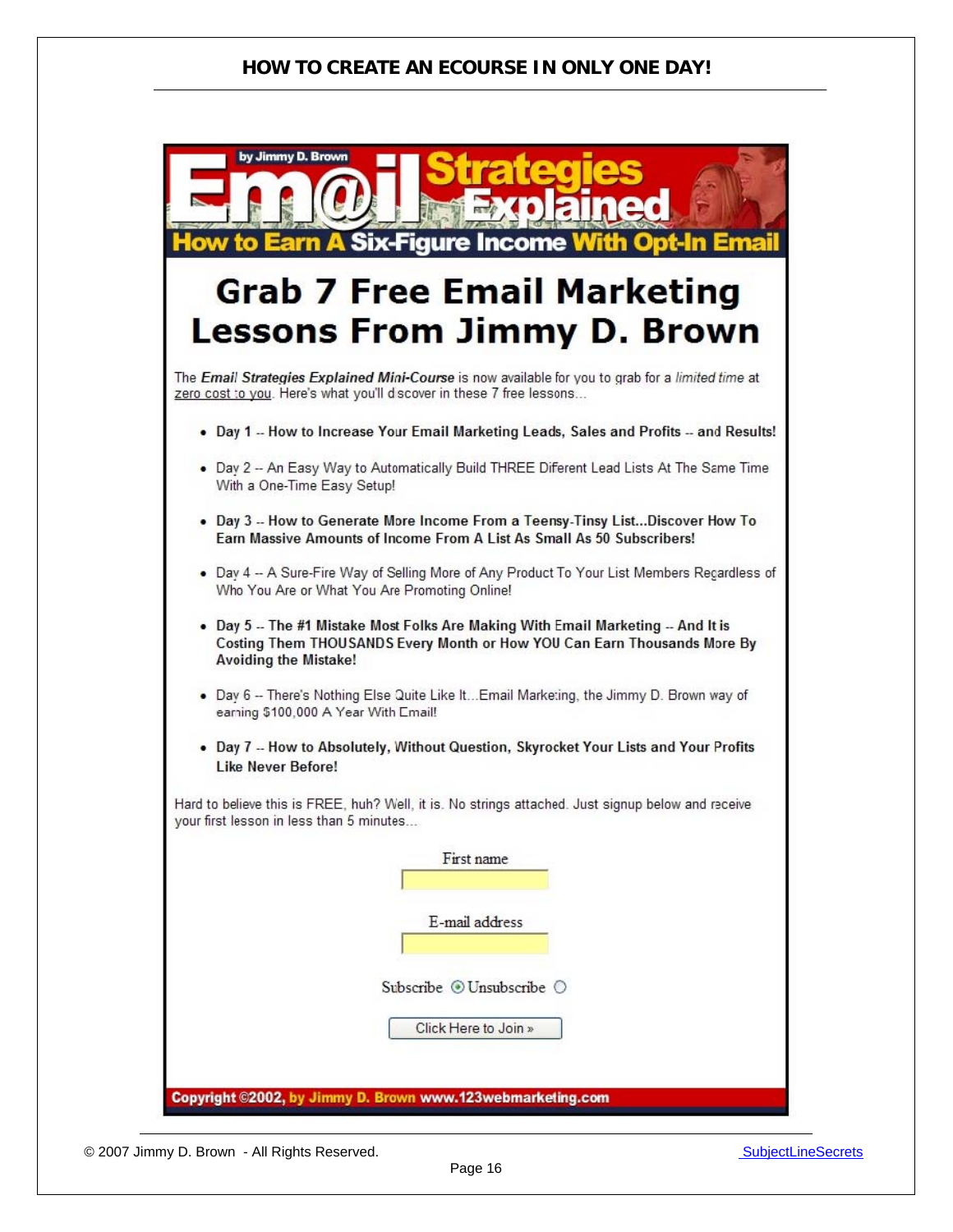Create one of those and then load it to your web site to begin collecting subscribers!

## **Step 07: Spread the word about your new mini-course**.

After you've done the first six steps, it's time to wrap things up.

All you need to do now is get the word out about your new mini-course and let folks know it's available for them to join.

- Post announcements on your web site.
- Send a mailing to your existing contacts/lists.
- Promote it in your email signature file.
- Link to it as you post to forums.
- Purchase advertising.

The main thing is, let folks know it is there.

## **Closing Thoughts**

As you can see, putting together an email mini-course **isn't very complicated and it isn't very time-consuming** when you use the simple system that we've looked at in this report.

I encourage you to take a few hours today (or tomorrow) and put together an eCourse following the steps that we've identified.

It's one of the **easiest ways you can generate new subscribers** into an automated follow-up system, while at the same time promoting **multiple offers to automatically earn sales and commissions**.

Now before we close out here, I do want to share with you a few quick resources that I think you'll find useful in addition to this report…

**Resource 01: [Get Email Results](http://www.infoprofitshare.com/go.php?offer=janu001&pid=3)**. If you want to learn how to get your LEGITIMATE email messages past the spam filters and into the email boxes of those who requested them, then this is simply the only stop you need to make. **[Click Here](http://www.infoprofitshare.com/go.php?offer=janu001&pid=3)** for more information.